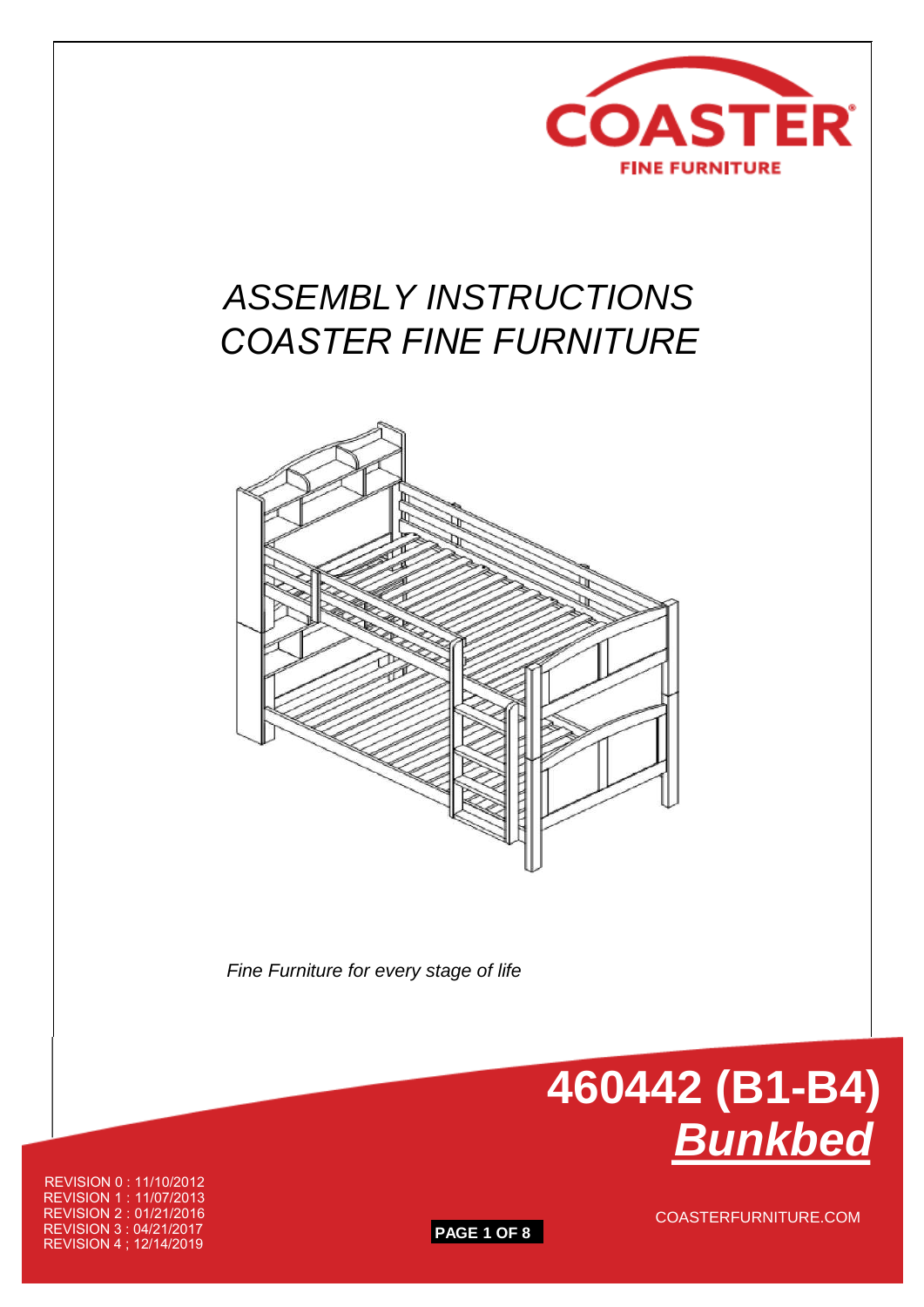# ITEM:**460442 (B1-B4)**



## **ASSEMBLY INSTRUCTIONS**

### **ASSEMBLY TIPS:**

- 1. Remove hardware from box and sort by size.
- 2. Please check to see that all hardware and parts are present prior to start of assembly.
- 3. Please follow attached instructions in the same sequence as numbered to assure fast & easy assembly.



#### **WARNING!**

1. Don't attempt to repair or modify parts that are broken or defective.Please contact the store immediately.

2.This product is for home use only and not intended for commercial establishments.



**PAGE 2 OF 8**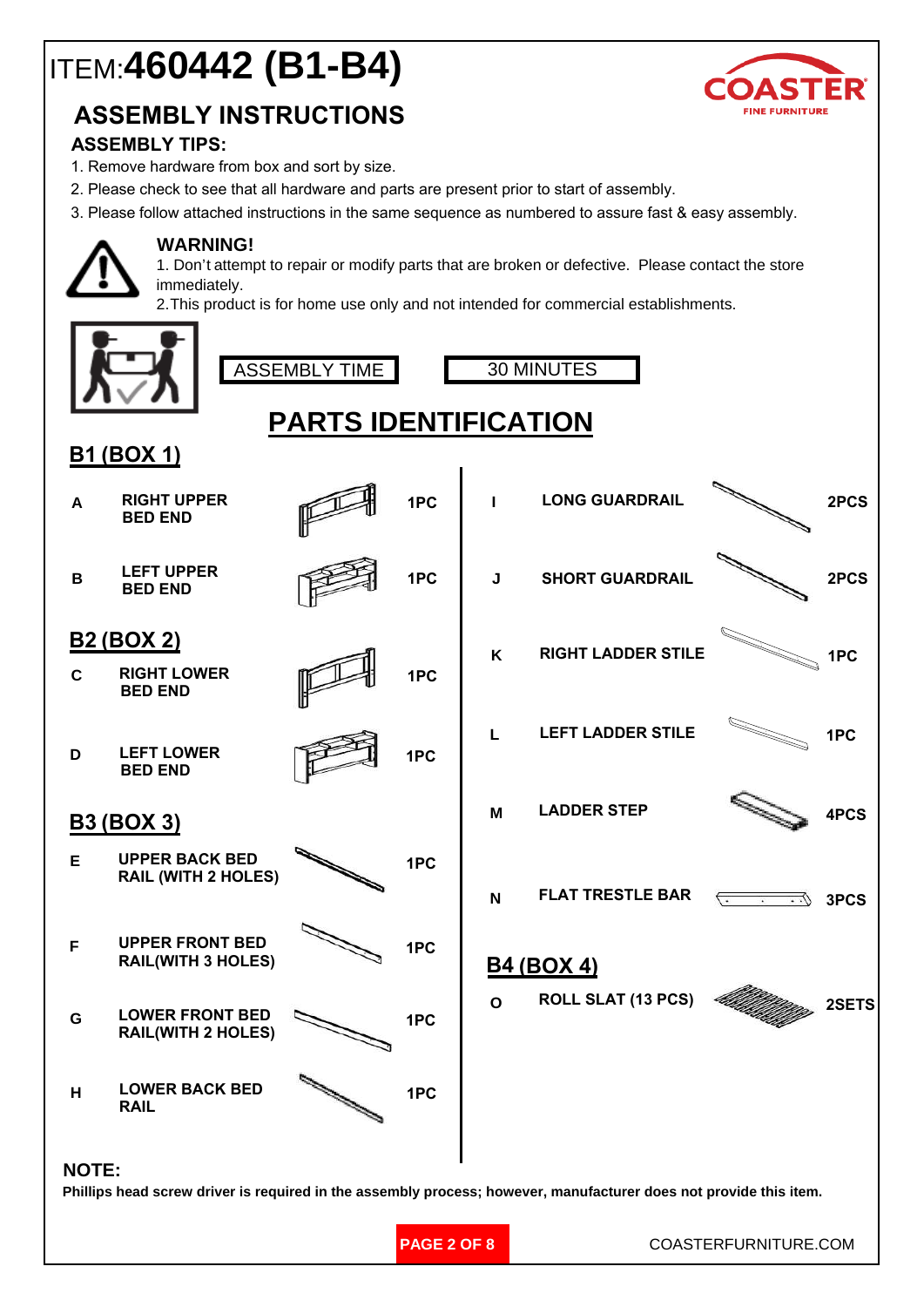# ITEM:**460442 (B1-B4)**





### **ASSEMBLY TIPS:**

- 1. Remove hardware from box and sort by size.
- 2. Please check to see that all hardware and parts are present prior to start of assembly.
- 3. Please follow attached instructions in the same sequence as numbered to assure fast & easy assembly.



#### **WARNING!**

**(1/4 x 38mm - BLK) (1/4 x 50mm - BLK)**

1. Don't attempt to repair or modify parts that are broken or defective.Please contact the store immediately.

2.This product is for home use only and not intended for commercial establishments.

## **HARDWARE IDENTIFICATION**

## **Z-B2 (BOX 2) - HARDWARE PACK IS LOCATED IN 460442 (B3)**

|                | <b>LONG BOLT</b><br>$(1/4 \times 90$ mm - BLK)                                | 1000000000000                          | 22PCS | 6 | <b>FLAT HEAD SCREW</b><br>$(1/4x 30mm - BLK)$             | (a) mm | 16PCS |
|----------------|-------------------------------------------------------------------------------|----------------------------------------|-------|---|-----------------------------------------------------------|--------|-------|
| $\overline{2}$ | <b>BARREL NUT</b><br>$(1/4 \times 9.5 \text{ mm} \times 13 \text{ mm} - BLK)$ |                                        | 22PCS |   | <b>METAL DOWEL</b><br>$(9.5 X 125 mm - BLK)$              |        | 6PCS  |
| 3              | <b>WOOD DOWEL</b><br>$(10$ mm $x$ 40 mm)                                      |                                        | 30PCS | 8 | <b>ALLEN WRENCH</b><br>$(4 \times 25 \times 60$ mm - BLK) |        | 1PC   |
| 4              | <b>SHORT BOLT</b><br>$(1/4 \times 30 \text{ mm} - BLK)$                       | $(\ominus)$ dia adalah dia $(\ominus)$ | 12PCS | 9 | <b>MEDIUM BOLT</b><br>$(1/4 \times 38$ mm - BLK)          |        | 6PCS  |
| 5              | <b>HEX NUT SCREW</b>                                                          |                                        | 8PCS  |   |                                                           |        |       |

#### **NOTE:**

Phillips head screw driver is required in the assembly process; however, manufacturer does not provide this item.

**PAGE 3 OF 8**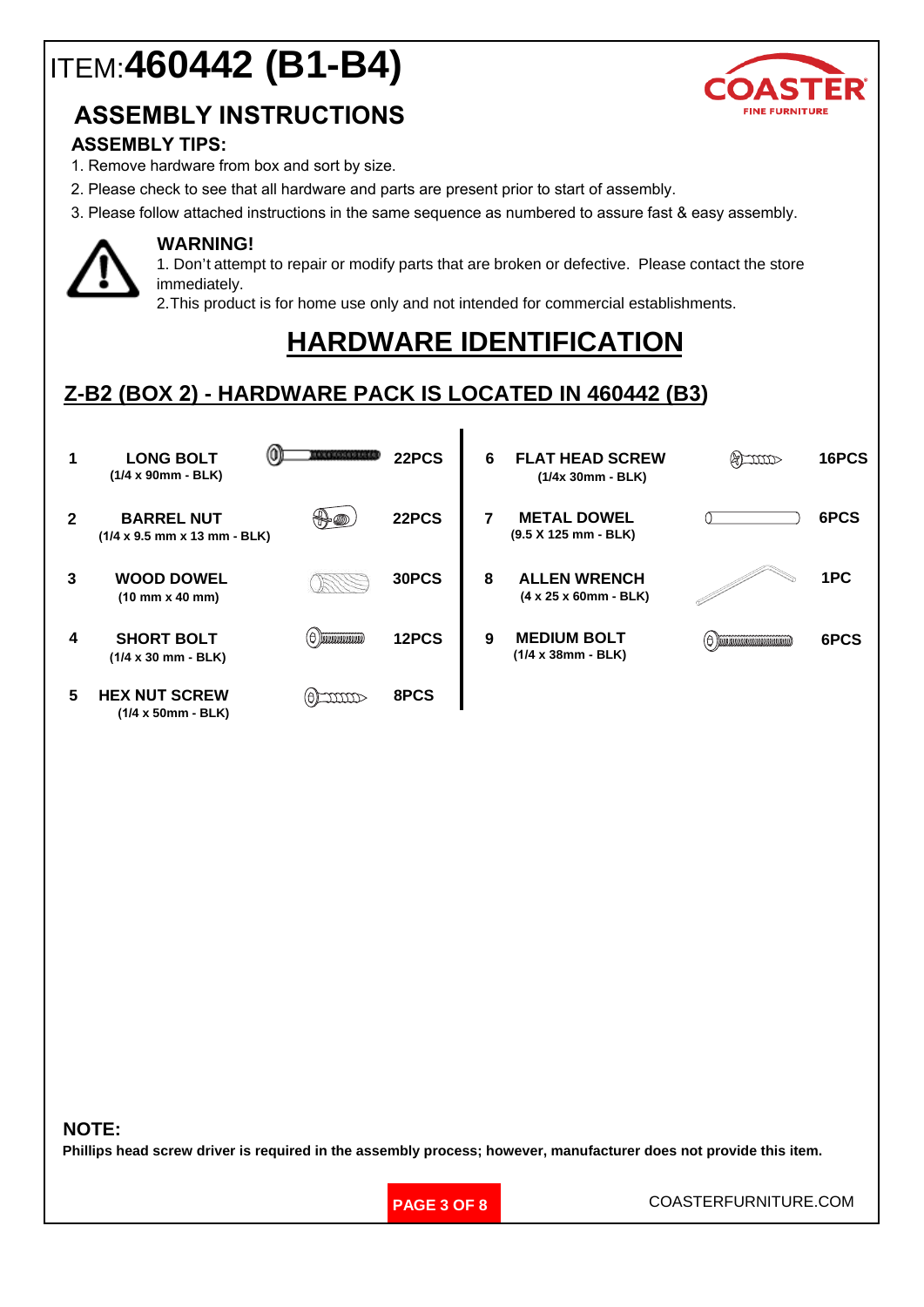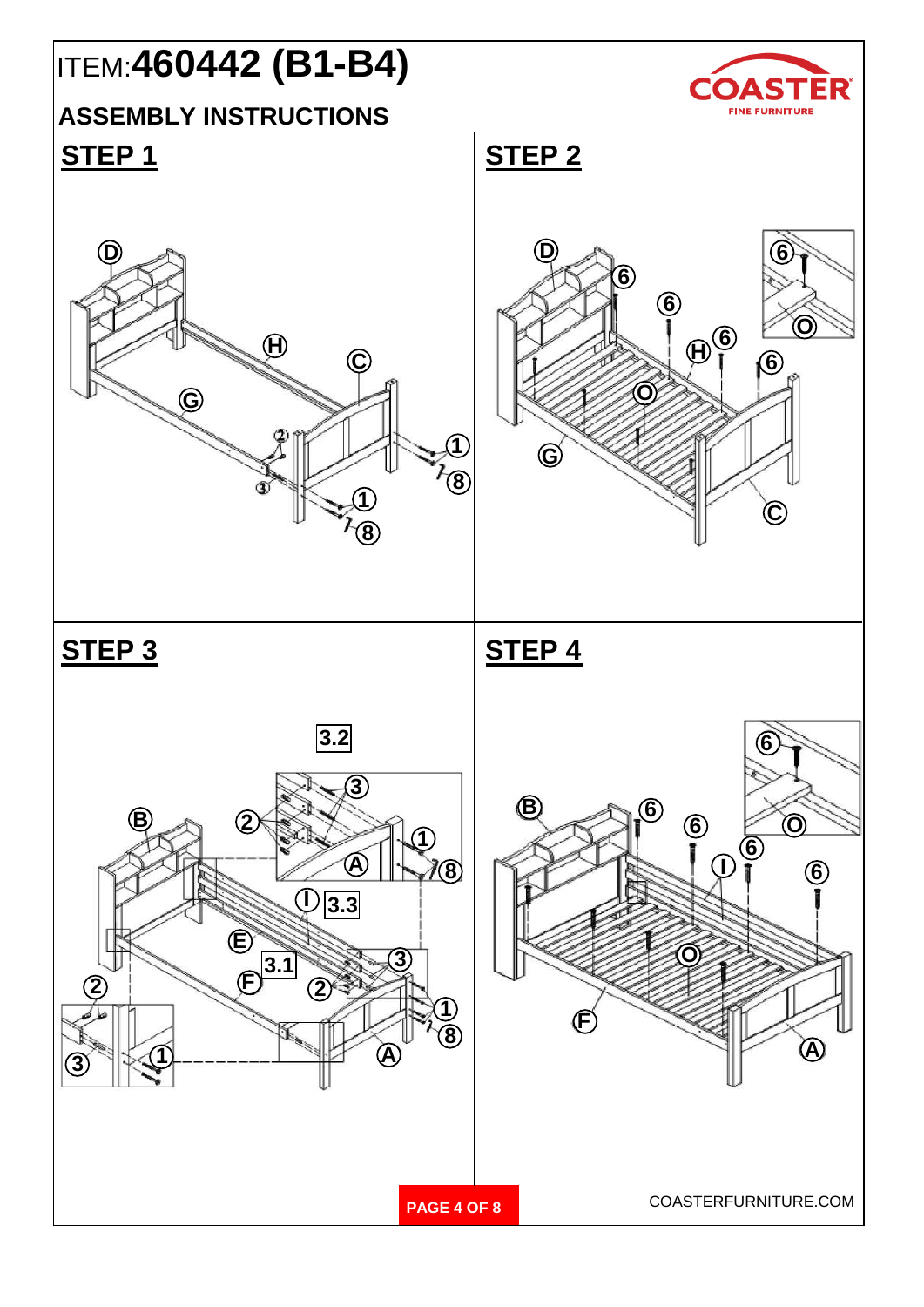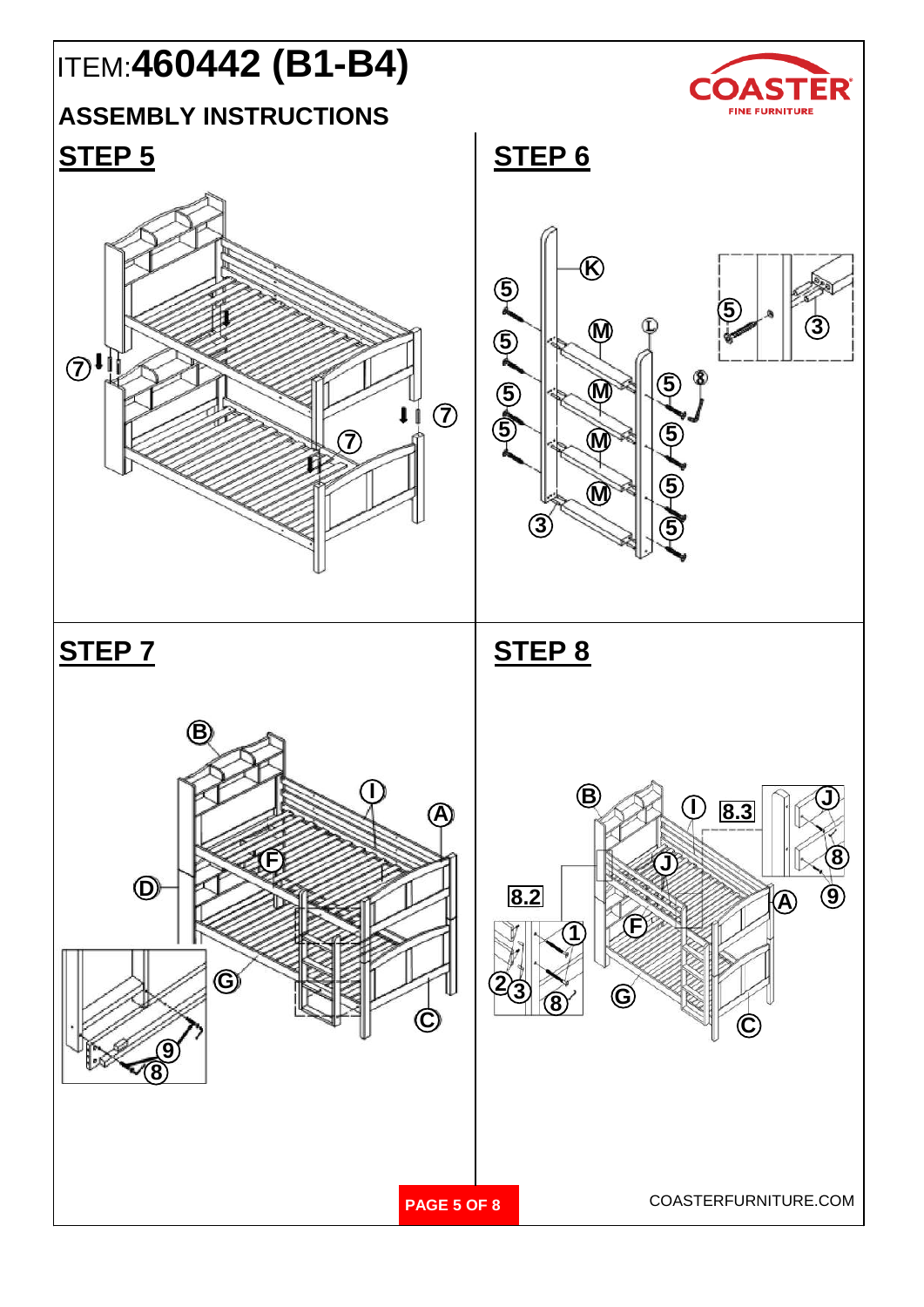# ITEM:**460442 (B1-B4)**



# **STEP 9**

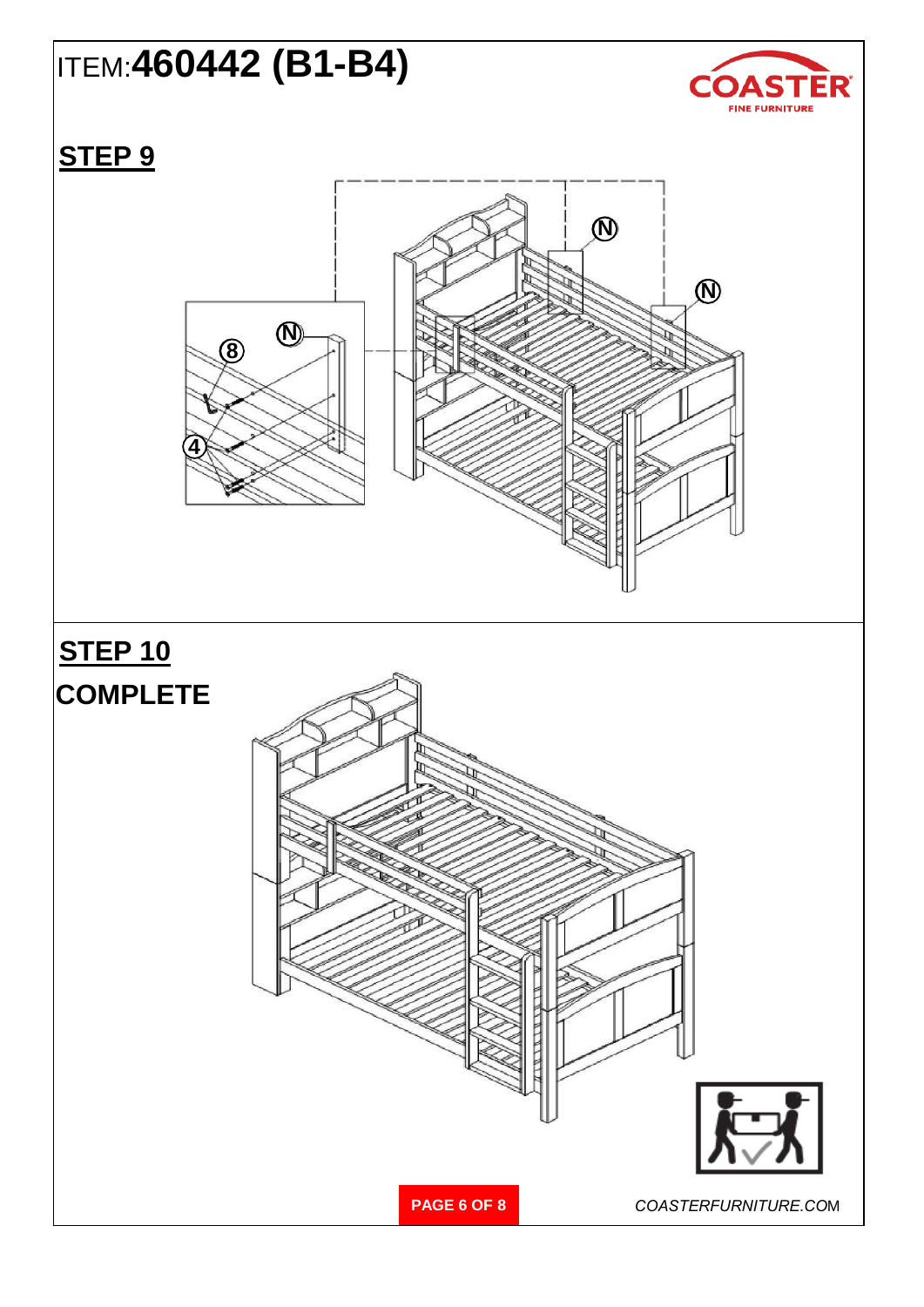# ITEM:**460442 (B1-B4) ASSEMBLY INSTRUCTIONS**



## **SIZE OF MATTRESS**

**The length and width of the bunk mattress are as follow:**

|            | Length   | Width              | <b>Thickness</b> |
|------------|----------|--------------------|------------------|
| Upper bunk | 74" -75" | 37 1/2" - 38 1/2"  | 6" Maximum       |
| Lower bunk | 74" -75" | $38 \frac{1}{2}$ " | 6" Maximum       |

Ensure thickness of mattress does not exceed 6" and there must be at least 5" from mattress sleeping surface to top edge of guardrail.



- 1. Follow the information on the warnings appearing on the upper bunk end structure and on the carton. Do not remove the warning label from bed.
- 2. Always use the recommended size mattress or mattress support or both to help prevent the likelihood of entrapment or falls.
- 3. Surface of mattress must be at least 5 in. (127 mm) below the upper edge of guardrails.
- 4. Do not allow children under 6 years of age to use the upper bunk.
- 5. Prohibit more than one person on upper bunk.
- 6. Periodically check and ensure that the guardrail, ladder, and other components are in their proper position, free from damage, and that all connectors are tight.
- 7. Do not allow horseplay on or under the bed and prohibit jumping on the bed.
- 8. Always use the ladder for entering and leaving the upper bunk.
- 9. Do not use substitute parts. Contact the manufacturer or dealer for replacement parts.
- 10. Use of a night light may provide added safety precaution for a child using upper bunk.
- 11. Always use guardrails on both long sides of the upper bunk. If the bunk bed will be placed next to the wall, the guardrail that runs the full length of the bed should be placed against the wall to prevent entrapment between the bed and wall.
- 12. The use of water or sleep flotation mattress is prohibited.
- 13. Keep these instructions for future reference.

### **STRANGULATION HAZARD:**

14. Never attach or hang items to any part of the bunk bed that are not designed for use with the bed for example, but not limited to hooks, belts, and jump ropes.

### **REPLACEMENT PARTS:**

Replacement parts, including additional guardrails may be obtained from any COASTER Furniture Dealer.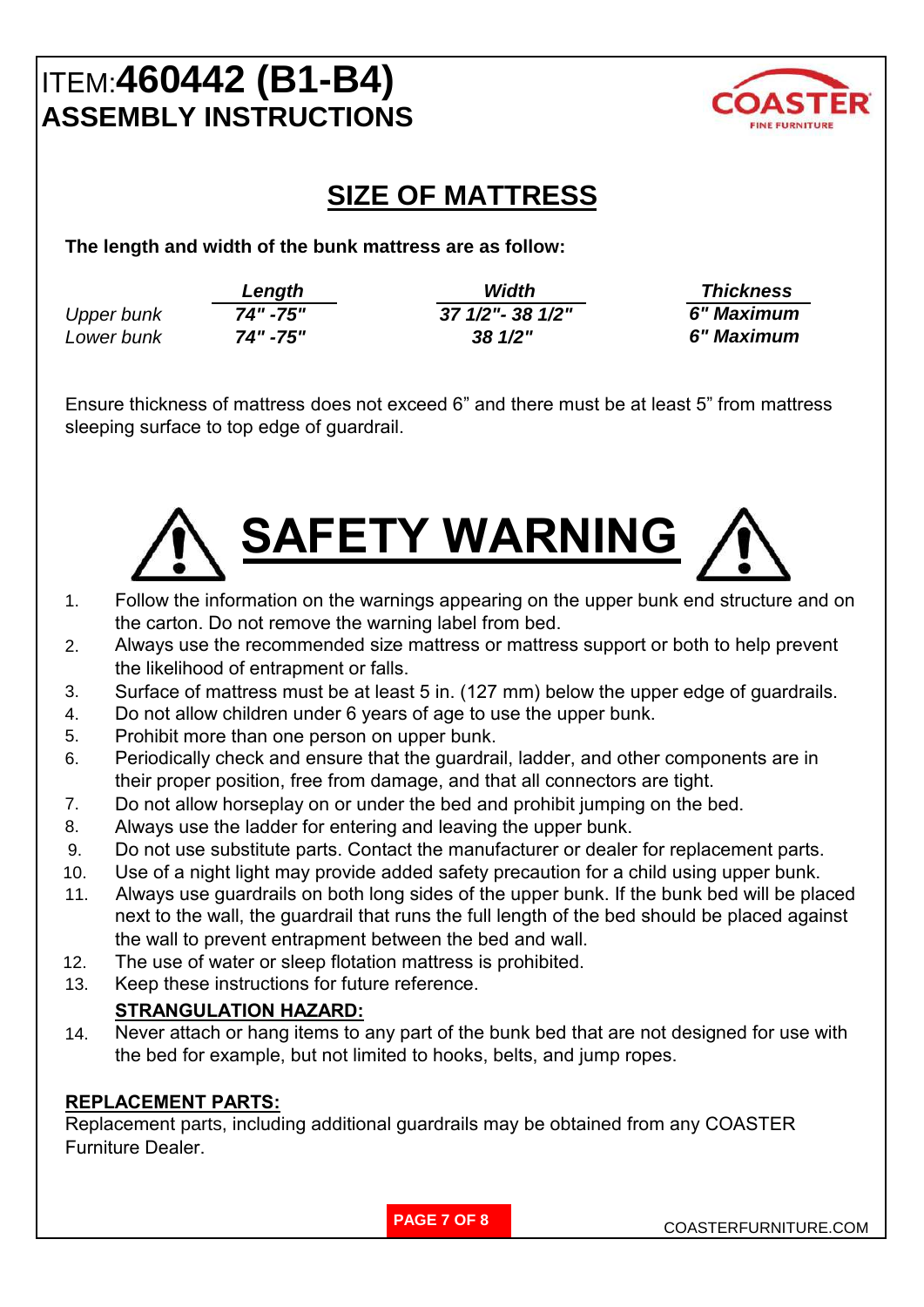# ITEM:**460442 (B1-B4) ASSEMBLY INSTRUCTIONS**



- 1. When using beds as bunk beds, the ladder MUST be securely attached to the upper bunk rail at all times.
- 2. When using the beds as two (2) separate floor-standing beds, the ladder MUST be stored in a separate location where children cannot use the ladder in any manner.
- 3. DO NOT use, nor permit children to use, the ladder in any manner whatsoever, other than to access the top unit when used as bunk beds, and only if the ladder is securely attached to the top bunk rail, as set forth in the instructions.
- 4. Any misuse or unauthorized use of the ladder could result in serious or fatal injury.
- 5. Failure to follow the above WARNING, and/or failure to follow assembly instructions completely, will void any and all liability of COASTER COMPANY OF AMERICA for damages and injury to persons and property.

**ASTER FINE FURNITURE Coasterfurniture.com | 877-COASTER (262-7837)**